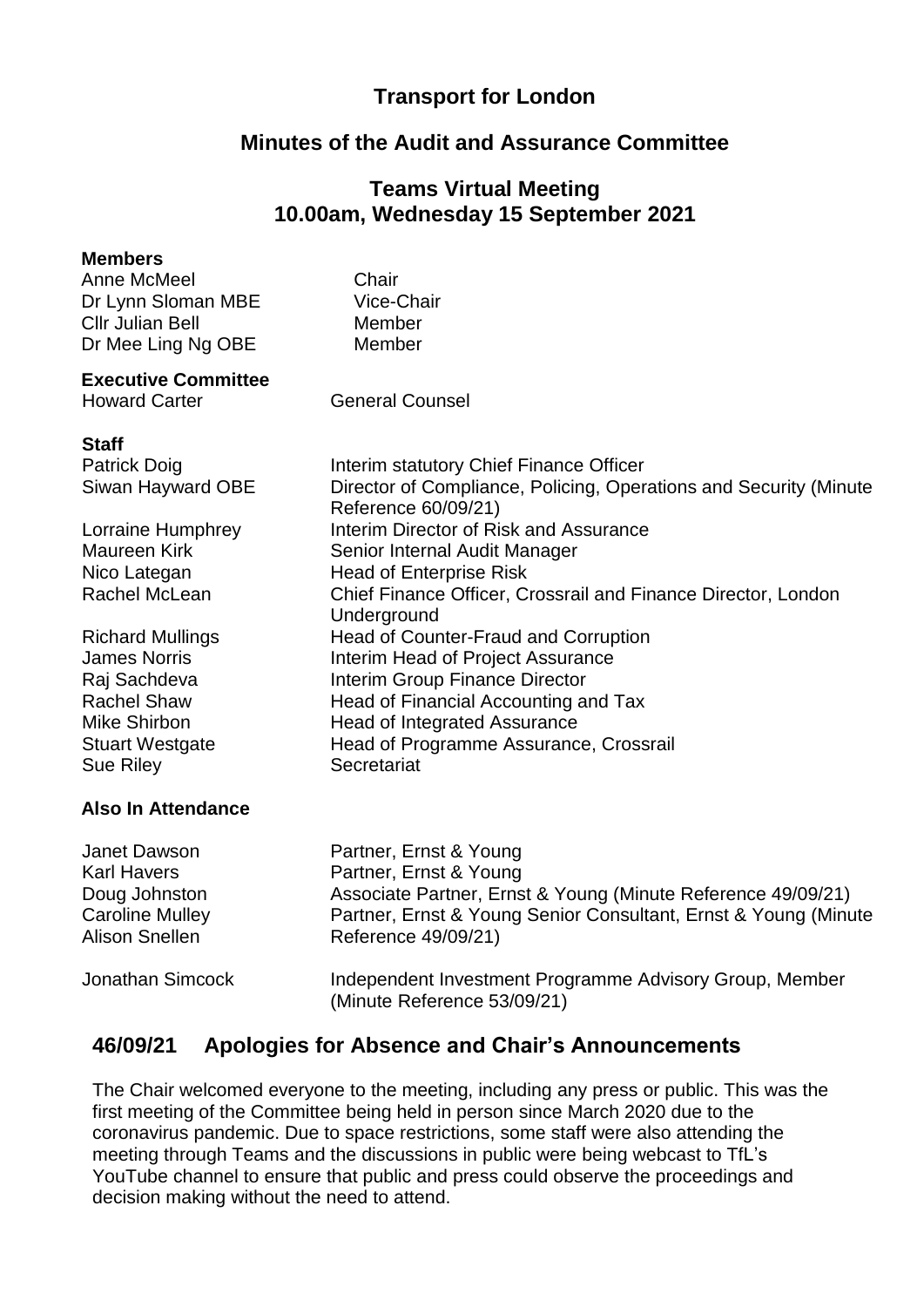The Chair also welcomed James Norris, the recently appointed Interim Head of Project Assurance, to his first meeting of the Committee.

This was Karl Haver's last meeting as the Ernst & Young (EY) external audit partner for TfL, and the Chair thanked him, on behalf of the Committee, for his frank and honest contributions when reporting to Members and assisting the Committee in carrying out its important role. Karl had been TfL's engagement partner since the appointment of EY as TfL's external auditors for the 2015/16 financial year. At the Committee's request he had stayed on an extra year beyond the standard five-year term for lead partners to assist TfL through the extraordinary operational and funding challenges of 2020/21. Janet Dawson, Karl's successor, was then welcomed to the meeting and she looked forward to working with TfL

The Chair also thanked Stuart Westgate, who was attending his last meeting, for his valued contribution in helping to shape TfL and Crossrail's integrated assurance approach.

Patrick Doig was congratulated on his recent appointment as permanent TfL Group Finance Director.

Apologies had been received from Kay Carberry CBE and Dr Nelson Ogunshakin OBE. Apologies had also been received from Simon Kilonback, Chief Finance Officer and from Alison Munro and Joanne White, IIPAG, for whom Jonathan Simcock was deputising.

The Chair reminded those present that safety was paramount at TfL and encouraged Members to raise any safety issues during discussions on a relevant item or with TfL staff after the meeting. No matters were raised.

### **47/09/21 Declarations of Interest**

The Chair noted that, as Vice-Chair of the Elizabeth Line Committee, she would not Chair the meeting for the discussion on the Elizabeth line item (Minute 52/09/21) and the Vice-Chair of the Audit and Assurance Committee would Chair the meeting.

Members confirmed that their declarations of interests, as published on tfl.gov.uk, were up to date and there were no additional interests that related specifically to items on the agenda.

### **48/09/21 Minutes of the Meeting of the Committee held on 7 June 2021**

**The Committee approved the minutes of the meeting held on 7 June 2021, subject to Janet Dawson's job title being amended to "Partner" and Jeanne-Marie van Coller's job title being amended to "Senior Manager" and authorised the Chair to sign them.**

The Chair advised the Committee that she had also signed all of the minutes of the meetings held since June 2020.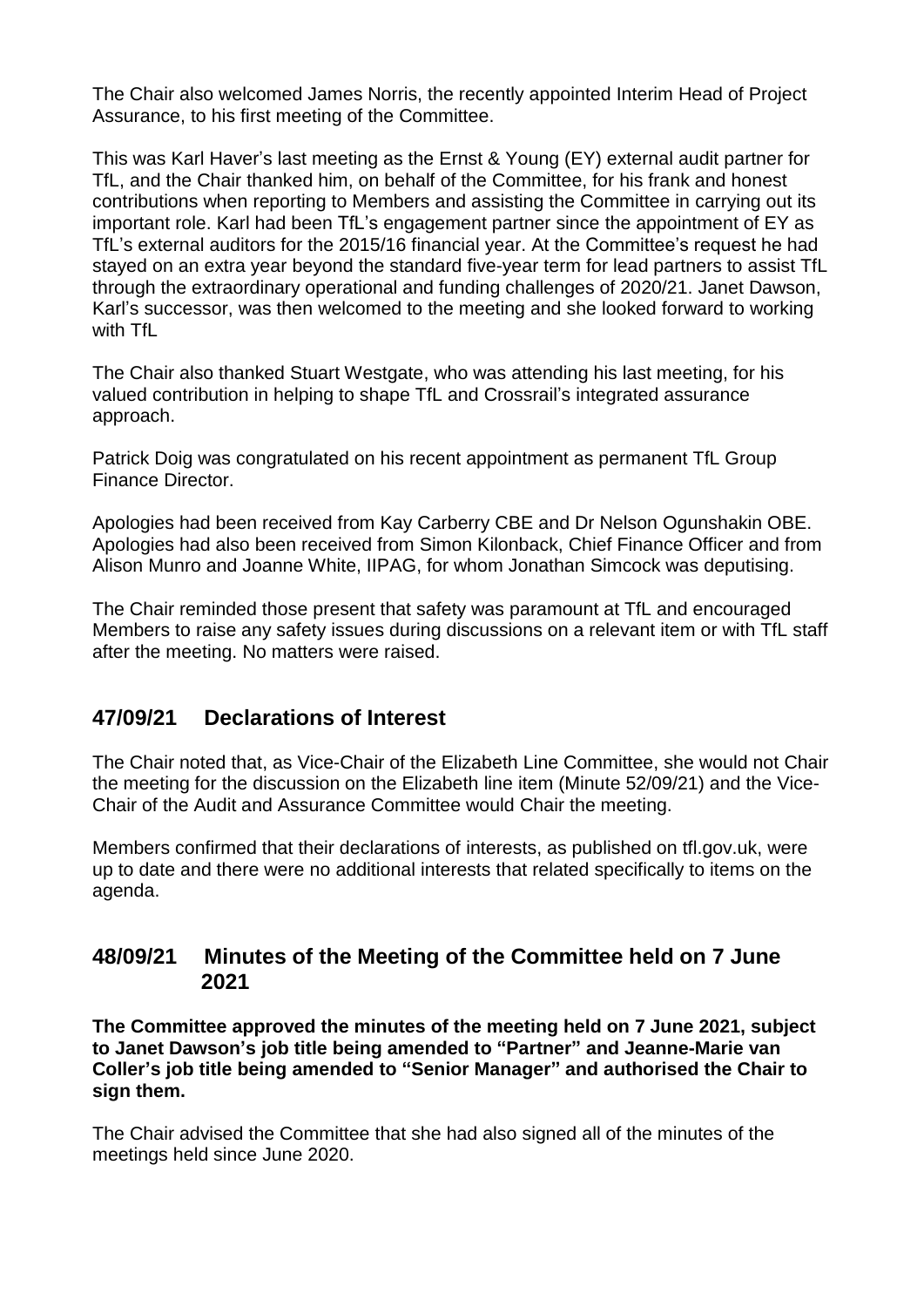# **49/09/21 Matters Arising and Actions List**

Howard Carter introduced the paper, which set out progress against actions agreed at previous meetings of the Committee and use of delegated authority.

Doug Johnston and Alison Snellen provided a summary of EY's work on sustainability and climate change on behalf of TfL in implementing the requirements of the Task Force on Climate-Related Financial Disclosures, which were mandatory from January 2021. The Vice-Chair welcomed the update and was interested to know how broadly the requirements would be interpreted and how that would reflect in TfL's interactions with its contractors and service providers. Weather changes and events due to climate change were also critical in their impact on transport. A detailed report was scheduled for the next meeting of the Committee.

Action 14/03/21, in relation to the Chair's visit to Finance and Business Services, would be updated to early 2022.

#### **The Committee noted the Actions List.**

### **50/09/21 Annual Audit Letter**

Patrick Doig presented the Annual Audit Letter issued by EY.

The Chair noted that due to the lack of a long-term funding solution for TfL, EY's Value for Money assessment identified significant weaknesses in TfL's arrangements for securing economy, efficiency and effectiveness in the use of resources.

She thanked EY and staff for the efficient completion of the annual accounts during a challenging and difficult period.

**The Committee noted the letter.**

# **51/09/21 Risk and Assurance Quarter 1 Report 2021/22**

Lorraine Humphrey presented the quarterly update on the work of the Risk and Assurance Directorate. Mike Shirbon, Richard Mullings and Nico Lategan also presented for this item.

Internal Audit would continue to monitor any identified trends in increases in poorly controlled and requires improvement reports.

A number of departmental key appointments had recently been made and plans were in place to ensure staffing gaps were being addressed.

The three critical reviews within Project Assurance had been rectified. Issues related to the upward trend in control environment indicators within the technology and data group had been raised with the Chief Technology Officer and Director of Strategy and an internal audit was scheduled.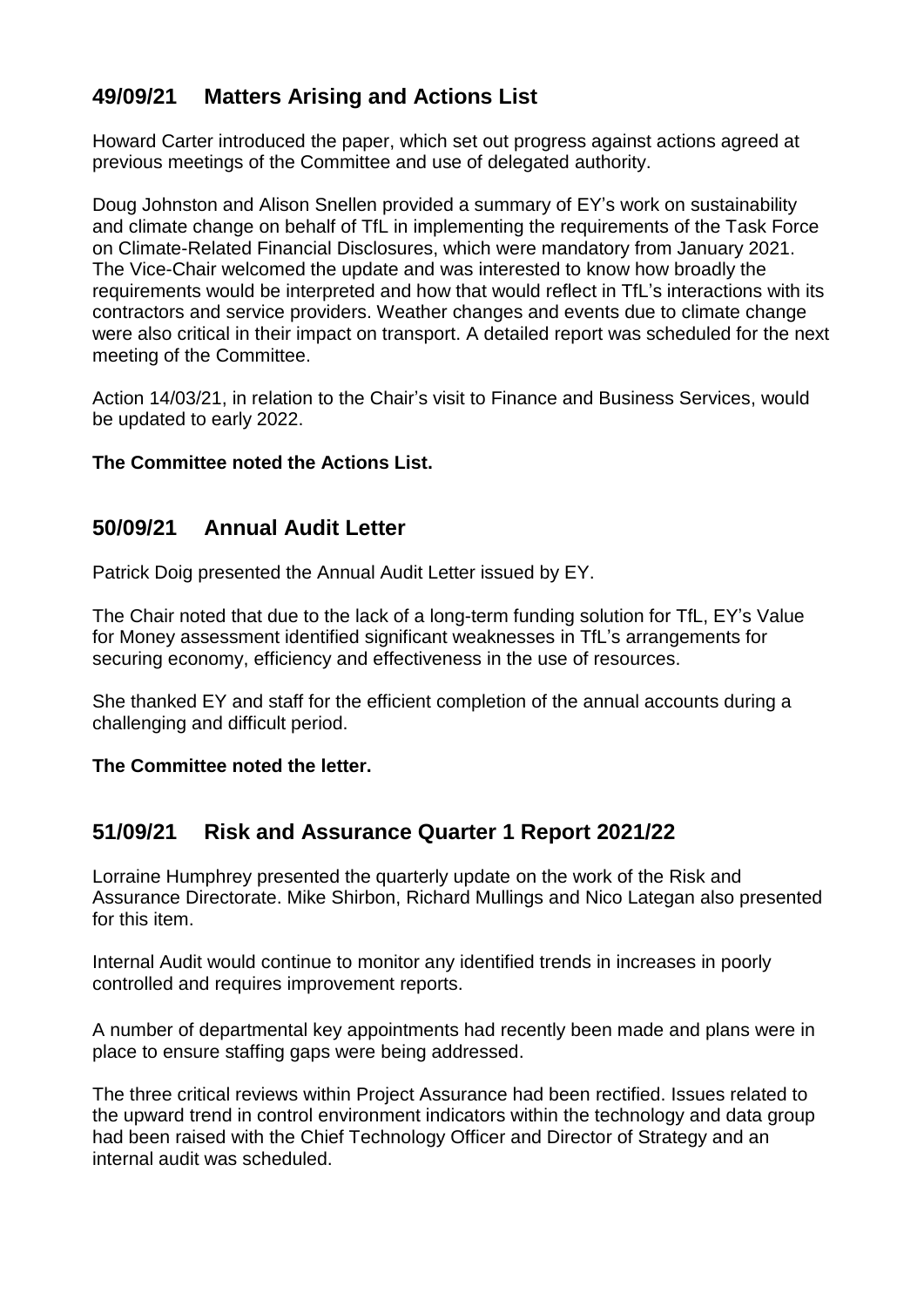Members requested further information on the action TfL was taking to progress a temporary site for Seven Sisters Market. **[Action: Secretariat]**

It was reported that the Safety, Sustainability and Human Resources Panel had agreed to receive a quarterly report on second line safety, health and environment assurance, summarising audit activity, thematic trends over time and by strategic risk and TfL team.

It was confirmed that the poorly controlled audit of the bus service delivery model had been discussed with the Managing Director of Surface Transport and all the audit recommendations had been accepted. The number of overdue outstanding actions within Surface Transport were now reviewed at Surface Executive meetings on a regular basis, to help drive improvements.

**The Committee noted the report and the supplemental information on Part 2 of the agenda.**

### **52/09/21 Elizabeth Line Programme Assurance Quarter 1 Report 2021/22**

The Vice-Chair chaired the meeting for this item.

Rachel McLean and Stuart Westgate introduced the overview of assurance activity for the Quarter 1 Report 2021/22.

It was confirmed that second line assurance was carried out on a four-weekly basis and considered by the Elizabeth Line Committee. Crossrail Trial Operations performance was being closely monitored by the Elizabeth Line Delivery Group, the Independent Investment Programme Advisory Group's Elizabeth line sub-group and the Elizabeth Line Committee.

**The Committee noted the report and the supplemental information on Part 2 of the agenda.**

### **53/09/21 Independent Investment Programme Advisory Group Quarterly Report**

Jonathan Simcock presented the Independent Investment Programme Advisory Group (IIPAG) quarterly report.

It was agreed that IIPAG would consider TfL's Value for Money in relation to the update to the UK Treasury Green Book and qualitive, non-monetised benefits.

#### **[Action: Michele Watson]**

Lessons learnt from the scrutiny and review of capital expenditure would also be applied in relation to operating expenditure, where explicable. Patrick Doig advised that an Executive level Change Steering Group had been established to oversee change and savings activity across the whole organisation, which would help share good practice.

**The Committee noted the report and the supplemental information on Part 2 of the agenda.**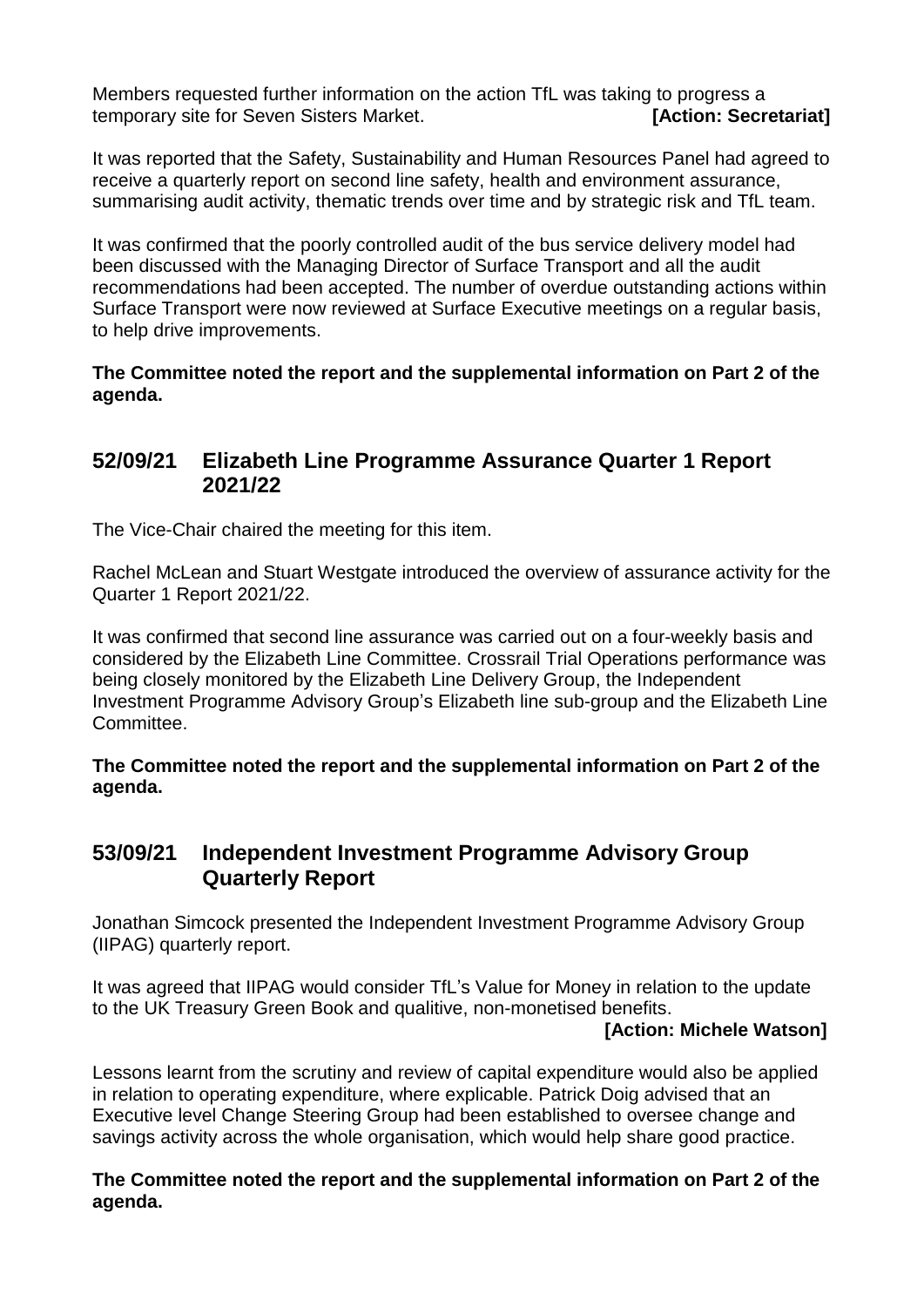# **54/09/21 TfL Statement of Accounts Year Ended 31 March 2021 – Changes Made Prior to Finalisation**

Patrick Doig introduced the paper, which set out the material changes to the Statement of Accounts after their presentation to the Committee on 7 June 2021.

#### **The Committee noted the paper.**

### **55/09/21 Effectiveness Review of the External Auditors**

Patrick Doig presented the annual report on the effectiveness of the external auditor.

Members noted the good relationships with staff, the robust and transparent relationship with Committee Members and welcomed the return of face to face activity, where appropriate.

Overall, Members and staff were satisfied with EY's performance during 2020/21, despite the challenges of remote working.

**The Committee noted the paper and the supplemental information on Part 2 of the agenda.**

# **56/09/21 Appointment of the External Auditors**

Patrick Doig introduced the paper updating the Committee on arrangements for appointing external auditors for TfL and its subsidiaries.

**The Committee approved the proposal to opt in to the national scheme for the appointment of auditors for a period of five years commencing with the audit of the 2023/24 financial year.**

# **57/09/21 Freedom of Information Update**

Howard Carter presented the annual overview of TfL's performance in relation to Freedom of Information and Environmental Information Regulations.

The Committee noted the continued good performance in meeting statutory deadlines and thanked staff for their good work.

#### **The Committee noted the paper.**

### **58/09/21 Finance Control Environment Trend Indicators and Transformation Update**

Patrick Doig introduced the quarterly update on the finance control environment trend indicators and an update on the Finance and Business Services Transformation programme.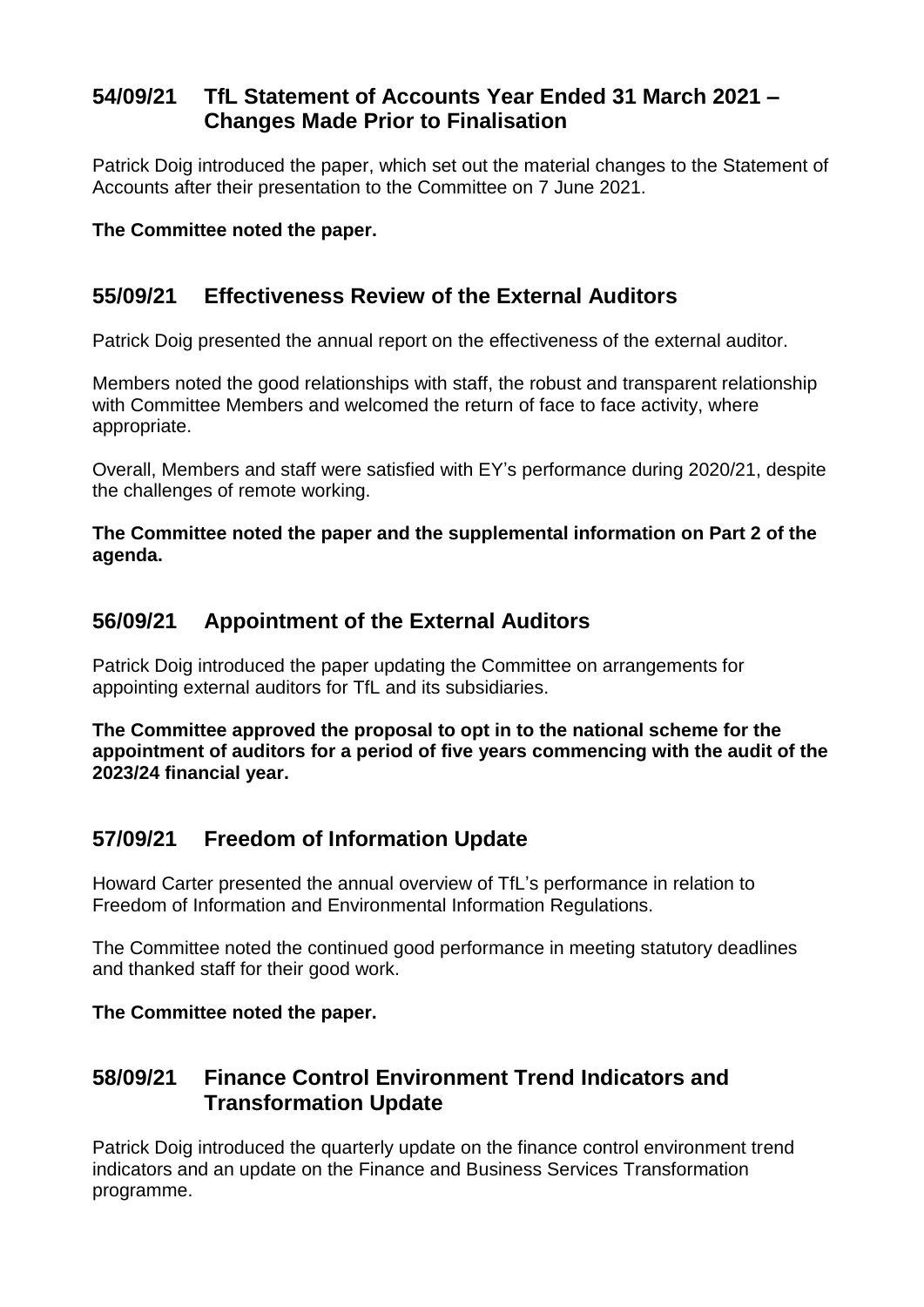#### **The Committee noted the paper.**

### **59/09/21 Register of Gifts and Hospitality for Members and Senior Staff**

Howard Carter presented the quarterly update on the register of gifs and hospitality for Board Members and senior staff.

#### **The Committee noted the paper.**

# **60/09/21 Enterprise Risk Update – Major Security Incident (ER4)**

Siwan Hayward OBE introduced the annual update of Enterprise Risk 4.

The Committee was advised that a range of preventative controls by TfL had been implemented and a number of key risk improvements made, including the appointment of a Chief Information Security Officer. Cultural change across the organisation was also key to preventing cyber and security attacks.

#### **The Committee noted the paper.**

### **61/09/21 Members' Suggestions for Future Discussion Items**

Howard Carter presented the current forward plan for the Committee.

**The Committee noted the paper.**

# **62/09/21 Any Other Business the Chair Considers Urgent**

There was no urgent business.

### **63/09/21 Date of Next Meeting**

The next scheduled meeting was due to be held on Wednesday 1 December 2021 at 10.00am.

### **64/09/21 Exclusion of Press and Public**

**The Committee agreed to exclude the press and public from the meeting, in accordance with paragraphs 3, 5 and 7 of Schedule 12A to the Local Government Act 1972 (as amended), in order to consider the following items of business: Risk and Assurance Quarter 1 Report 2021/22; Elizabeth Line Programme Assurance Quarter 1 Report 2021/22; Effectiveness Review of the External Auditors; and Enterprise Risk Update – Major Security Incident (ER4).**